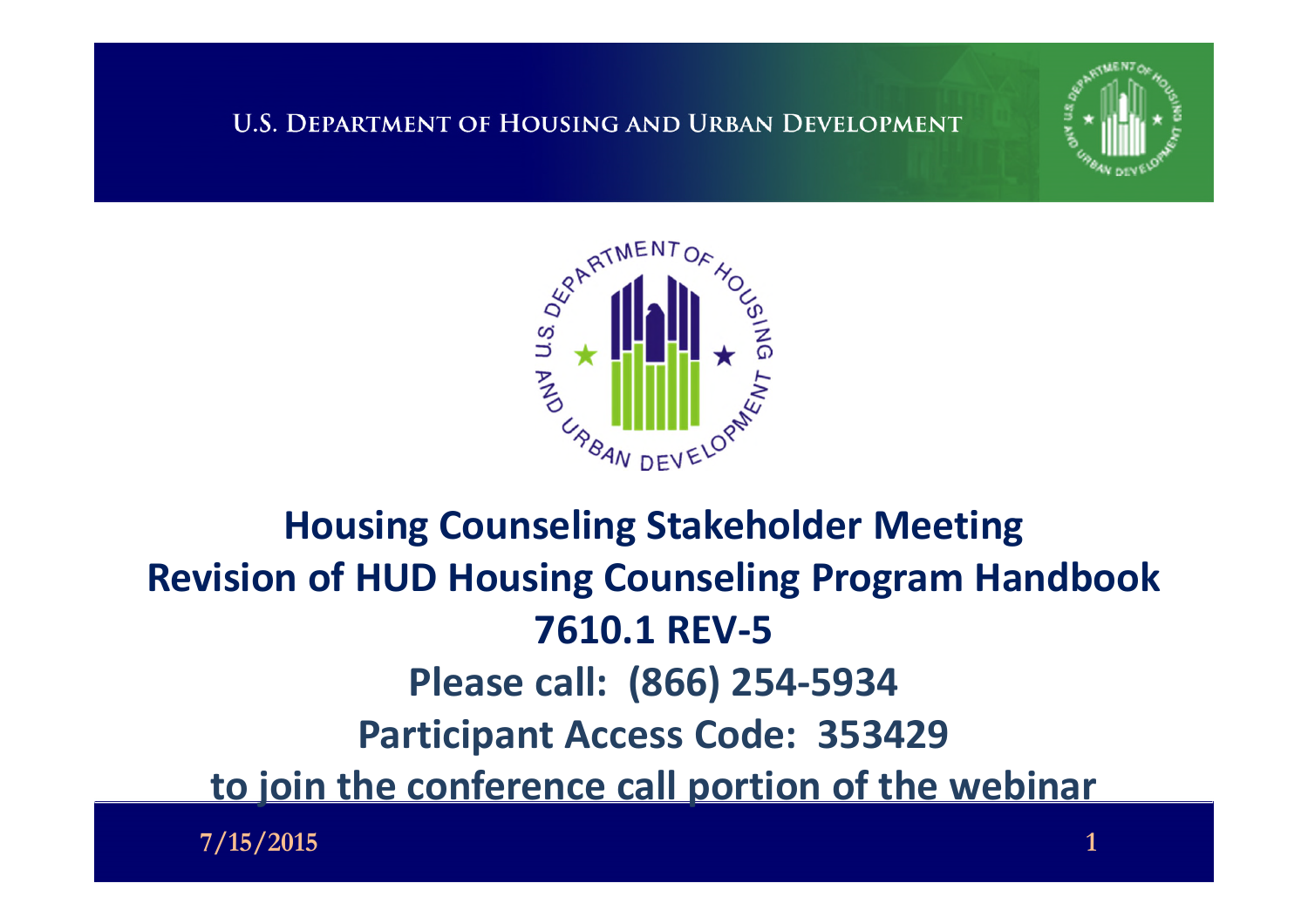## **Webinar Logistics**

- Audio is being recorded. It will be available along with the PowerPoint at: [www.hud.gov/housingcounseling.](http://www.hud.gov/housingcounseling)
- Attendee lines will muted during presentation.
- At certain intervals, we will unmute lines for questions and comments.

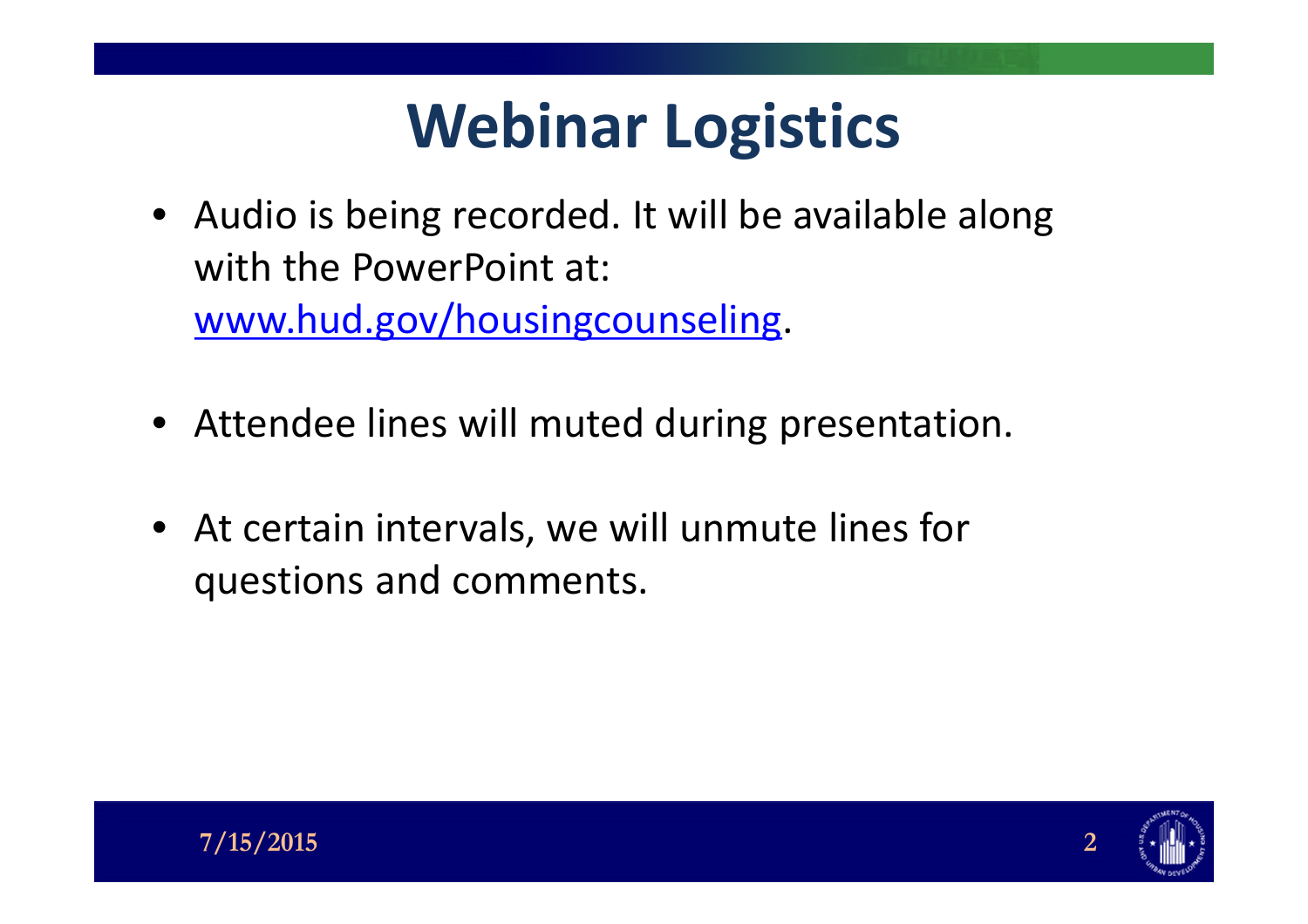## **GoToWebinar: Ask Questions**

|                  | File View Help                                         | 日回回区 |
|------------------|--------------------------------------------------------|------|
| ------<br>------ | $\Box$ Audio                                           |      |
|                  | ◯ Telephone<br>O Mic & Speakers Settings               |      |
|                  | <b>&amp;MUTED</b><br>4000000000                        |      |
|                  | <b>Questions</b>                                       | ⊡    |
| <br>             |                                                        |      |
|                  | [Enter a question for staff]                           |      |
|                  |                                                        | Send |
|                  | <b>Webinar Housekeeping</b><br>Webinar ID: 275-918-366 |      |
|                  | <b>GoTo</b> Webinar                                    |      |

#### Your Participation

Please submit your text questions and comments using the Questions Panel. We will answer some of them during the webinar.

You can also send questions and comments to: housing.counseling@hud.gov

**Note:** Today's presentation is being recorded and will be provided within 48 hours. The replay information will be sent out via ListServ.



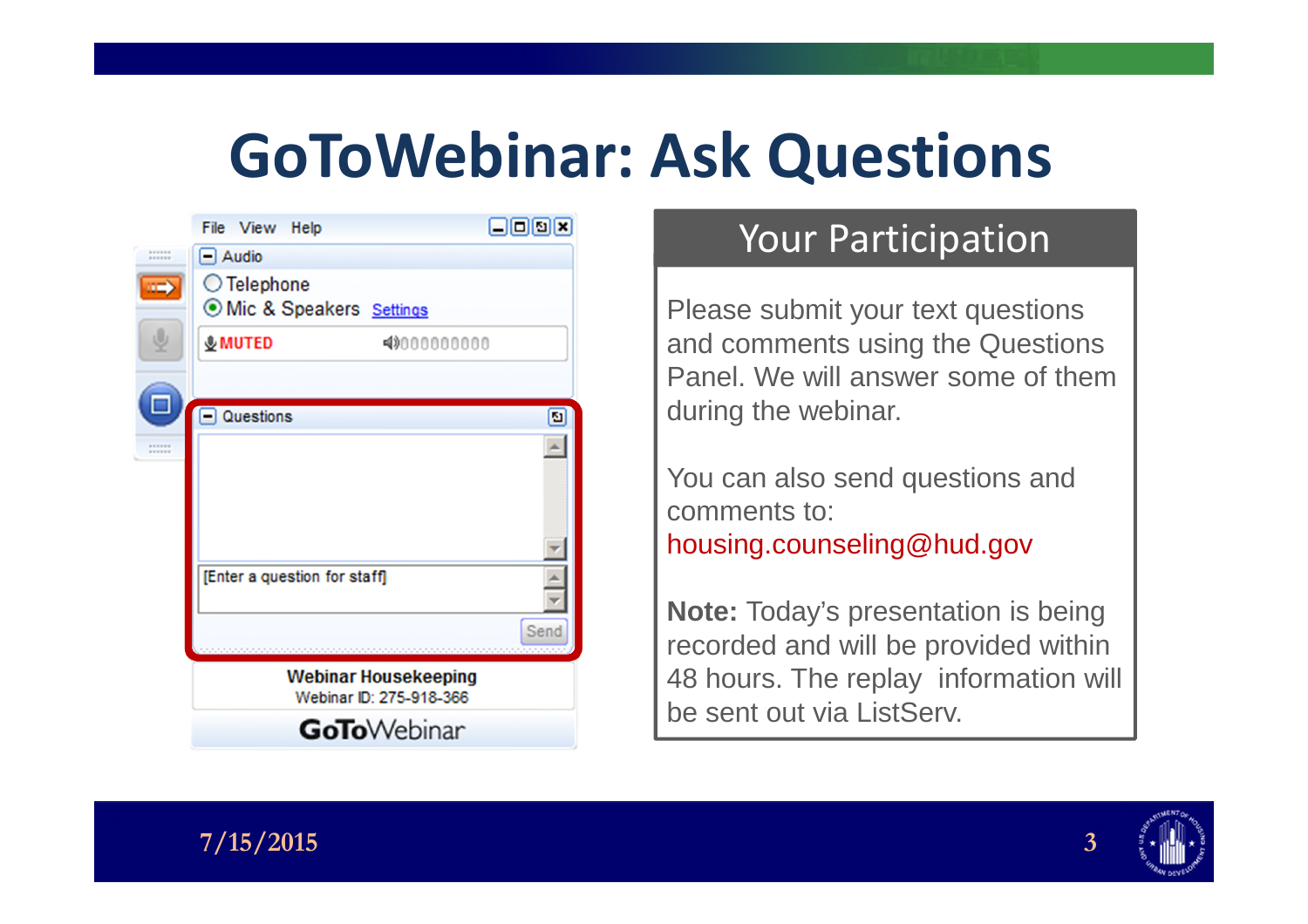## **Brief Survey**

- Please complete the brief survey at the end of this session.
- Your responses will help OHC better plan and present our webinars.

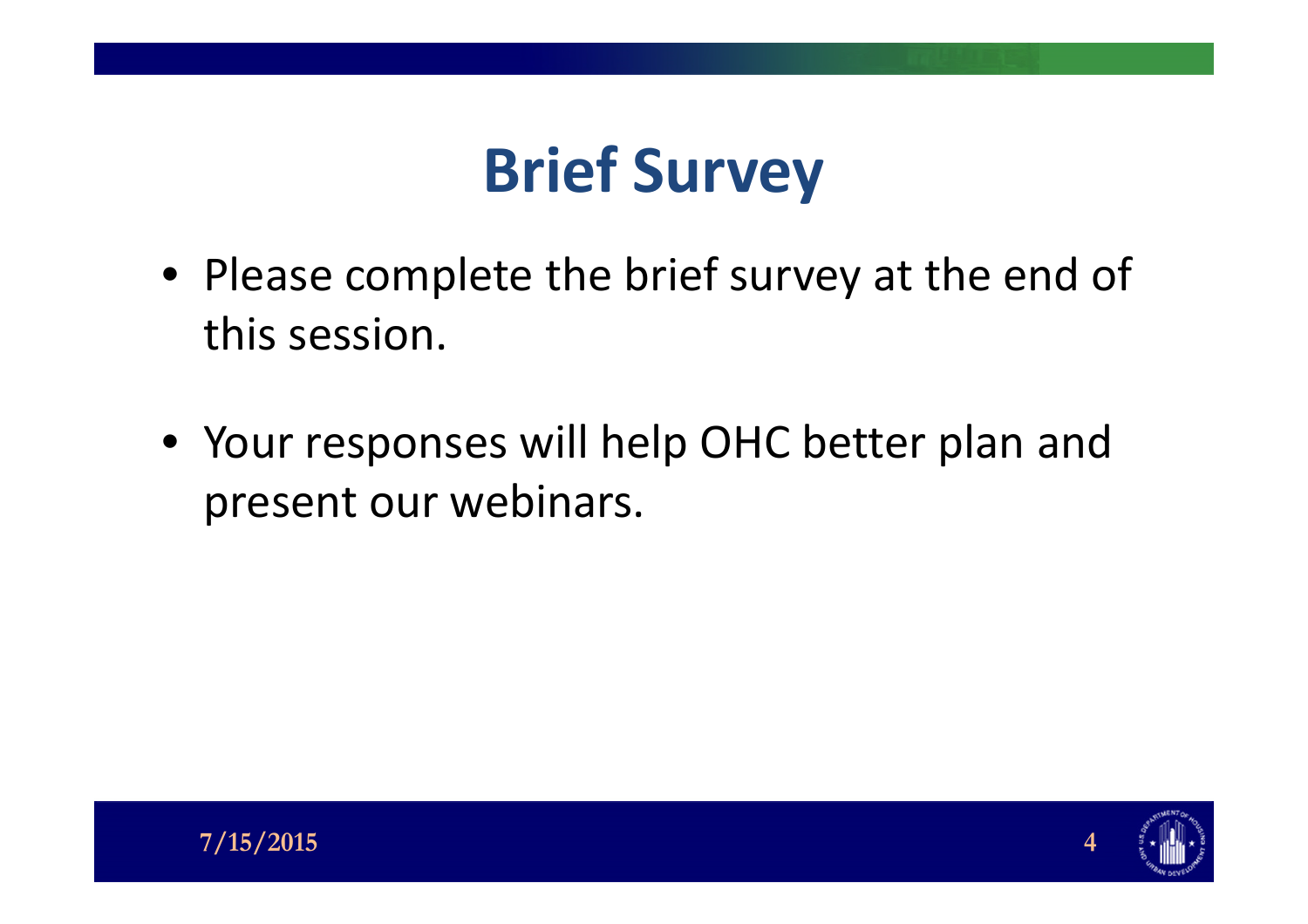



### **Lorraine Griscavage-Frisbee**

Deputy Director **Office of Capacity Building Outreach** 

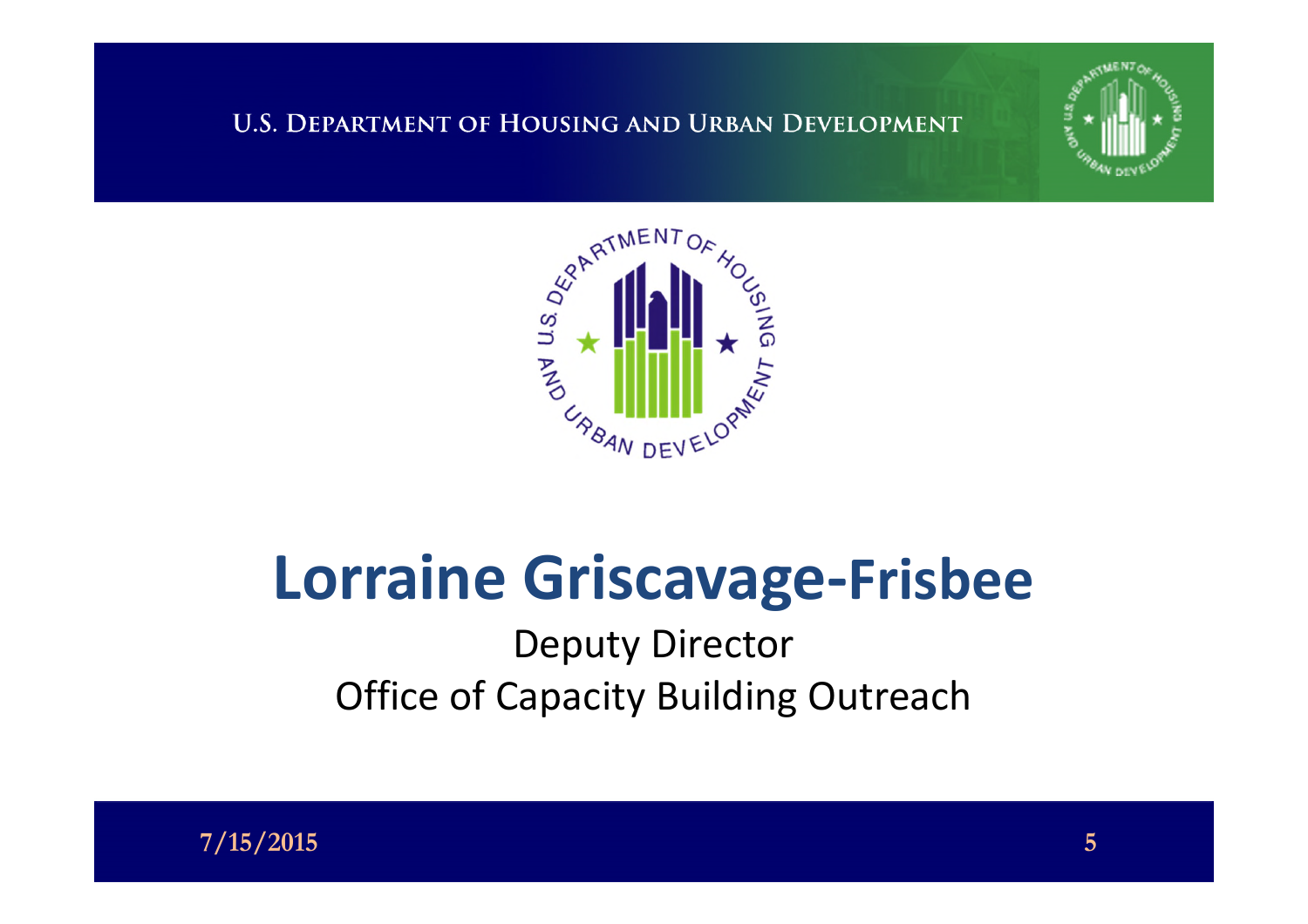## **Agenda**

- Reasons for the handbook revision
- Feedback on handbook usefulness and accessibility
- Today's meeting will address program format; not program policy

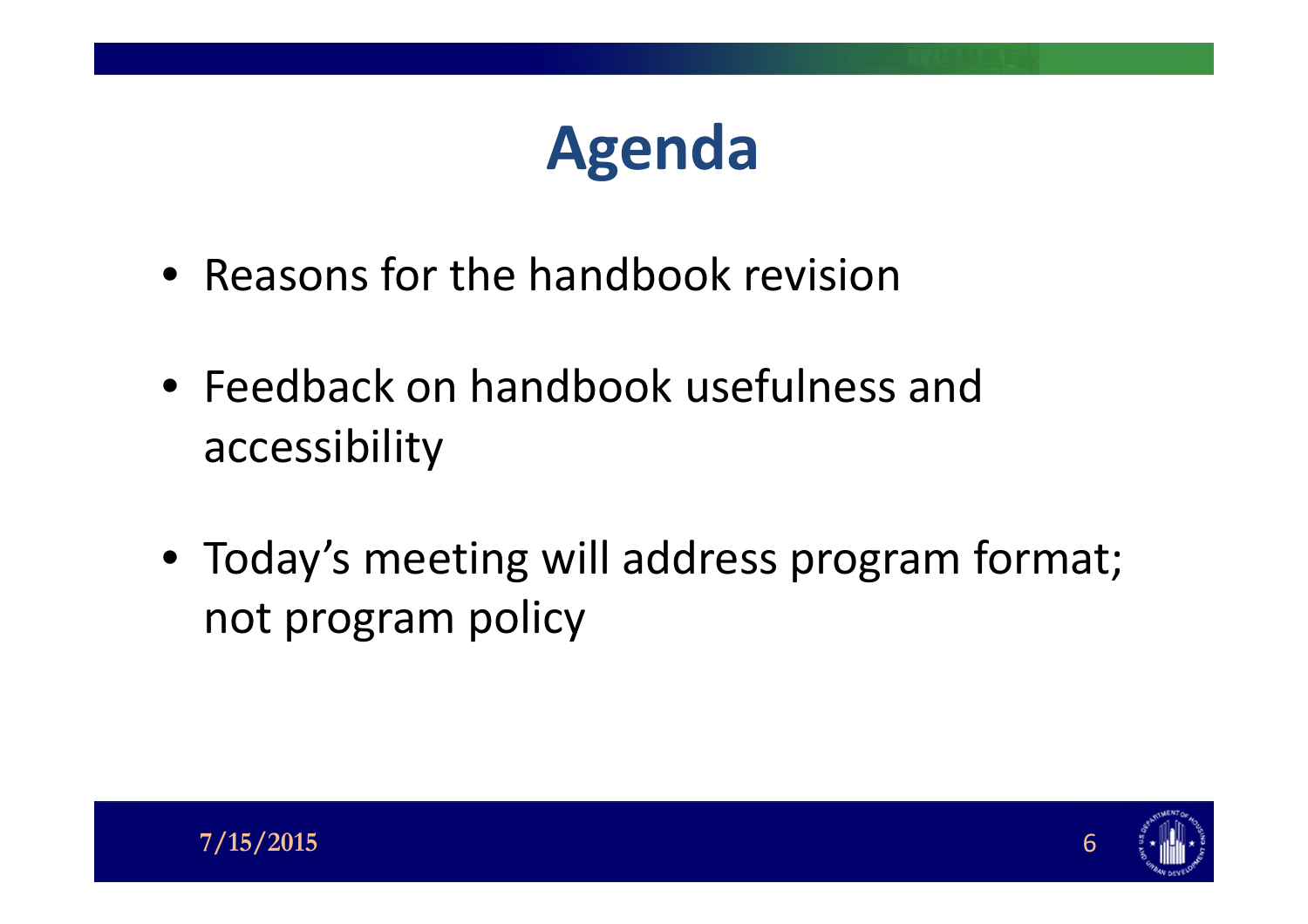## **Stakeholder Meeting Purpose**

- Provide the opportunity for communication and interaction
- Evaluate stakeholder input on program policy and procedures
- Share best practices and challenges
- Provide valuable insight for the OHC to help consumers achieve housing goals
- Provide advice to leadership of the department as it relates to housing legislation, regulation, policy development, budget, training, program evaluation and oversight

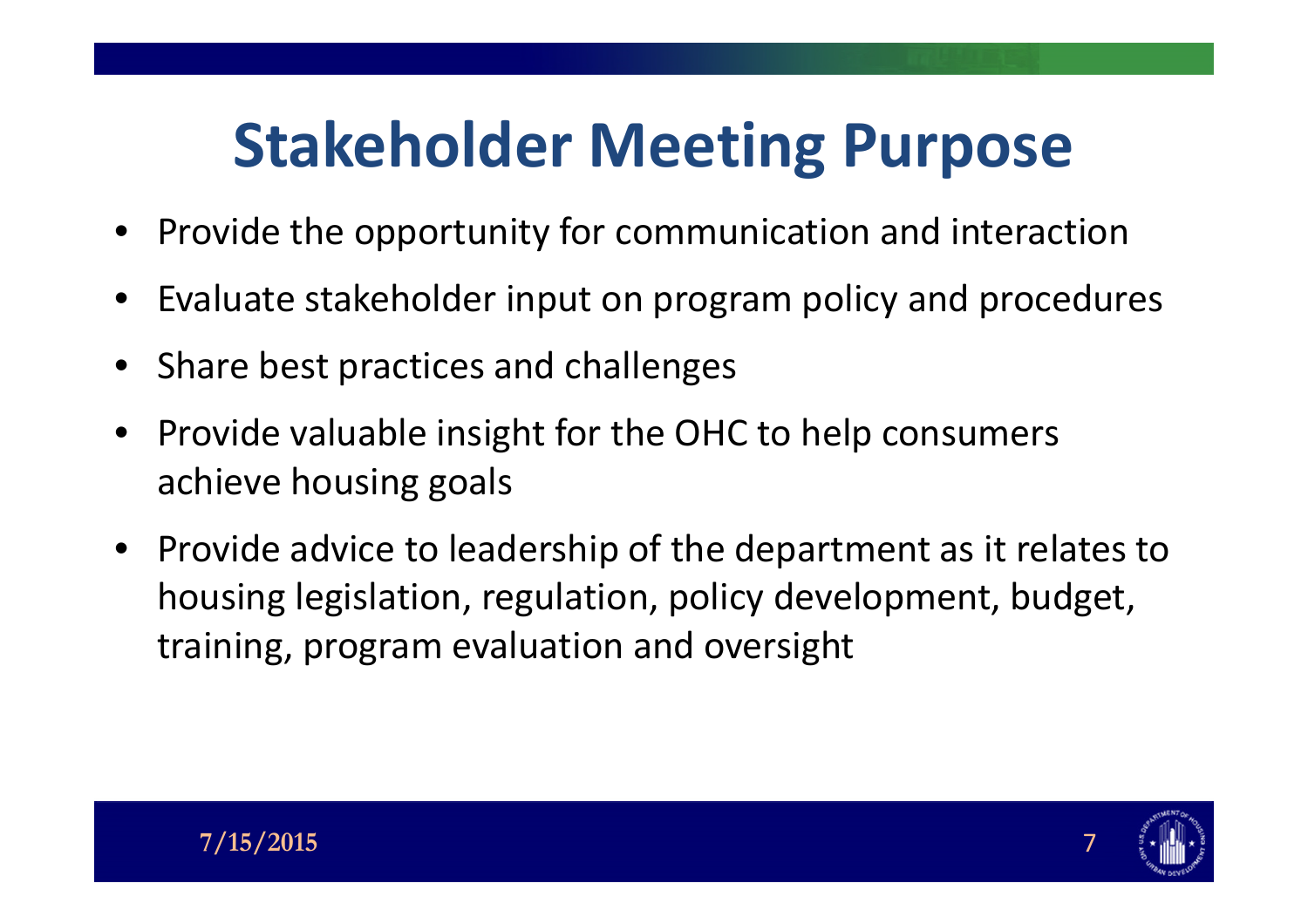## **Polling Question**

*Polling Question #1*

### *What is your organization type?*

- A. LHCA
- B. MSO
- C. Intermediary



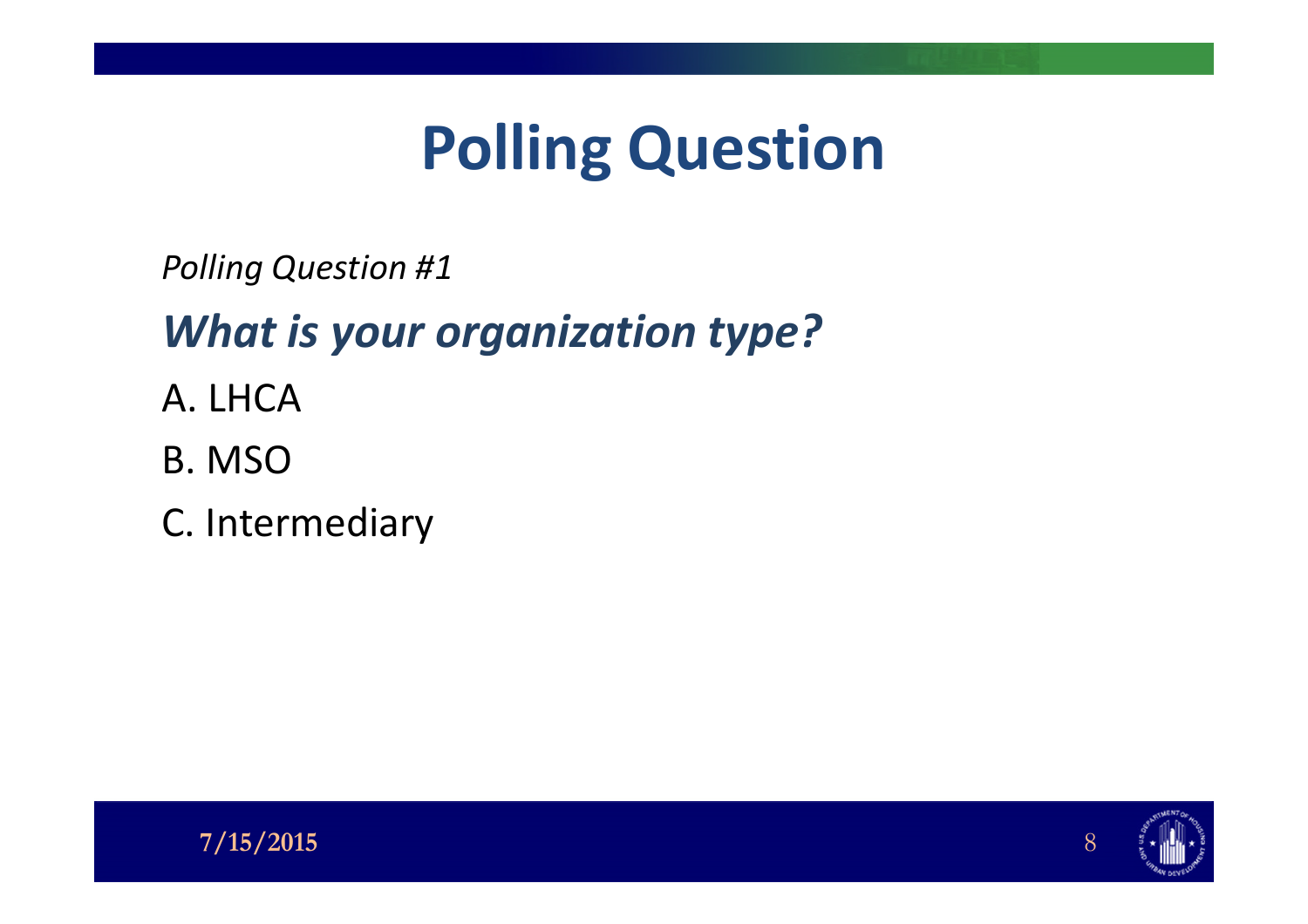## **Polling Question**

*Polling Question #2*

*How many years of housing counseling experience does your agency have?*

- A. Less than 1 year
- B. Between 1-2 years
- C. Between 2-5 years
- D. More than 5 years

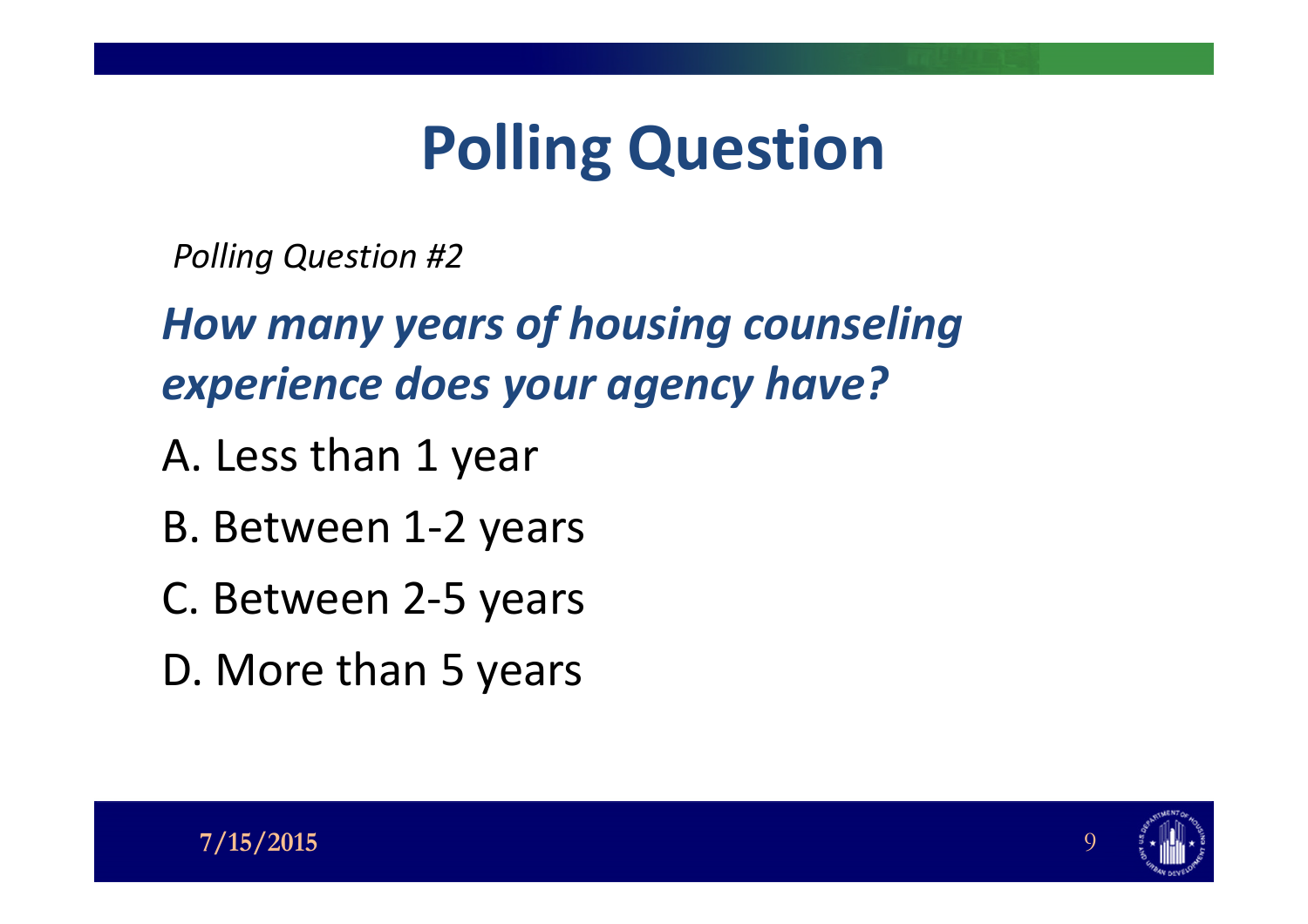

## **The HUD Housing Counseling Handbook 7610.1 REV-5**

### **Stephanie Williams**

Sr. Housing Program Officer Office of Policy and Grant Administration

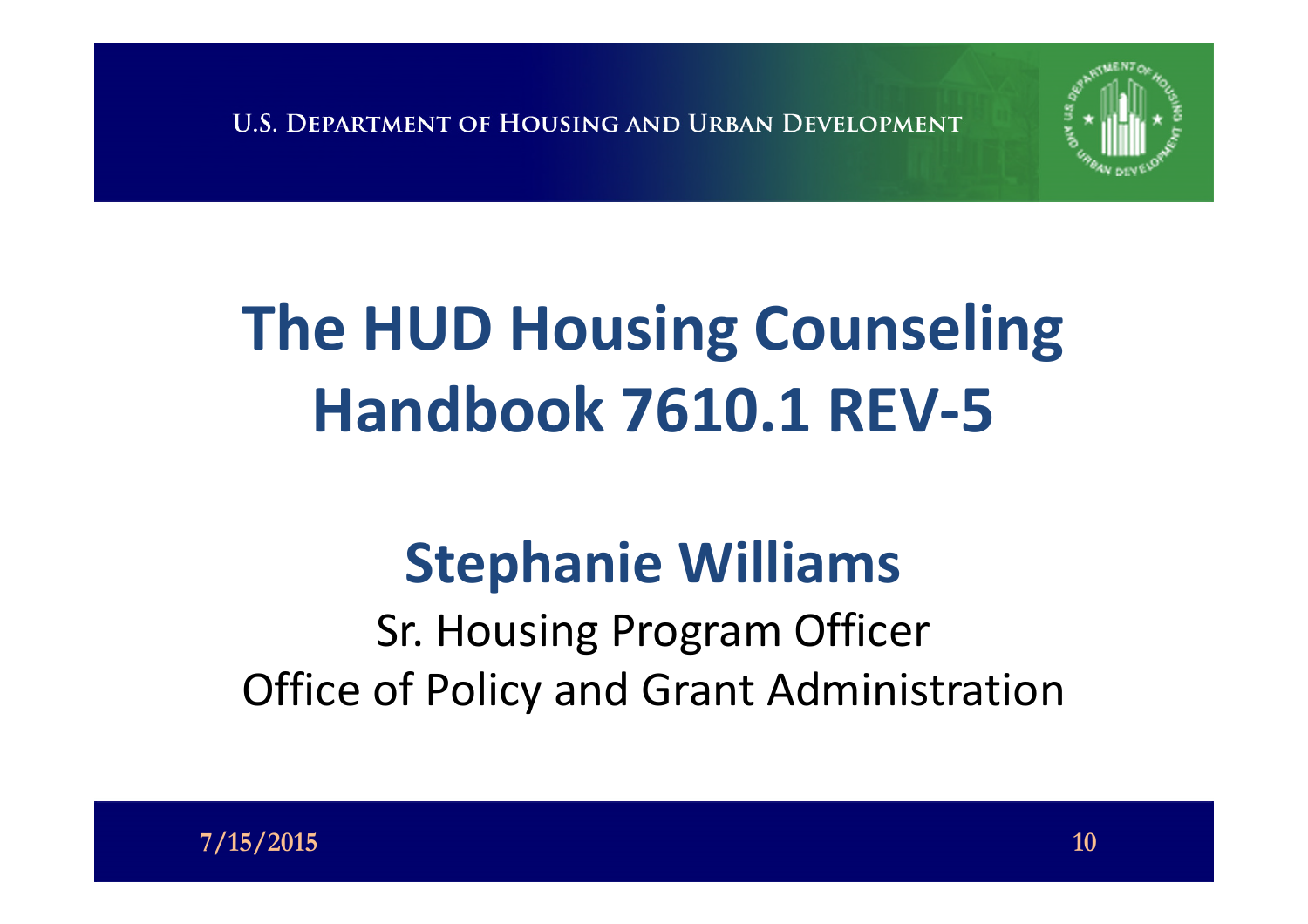## **Discussion Question**

• What tools do you use to research guidance and policy information concerning HUD's Housing Counseling Program?

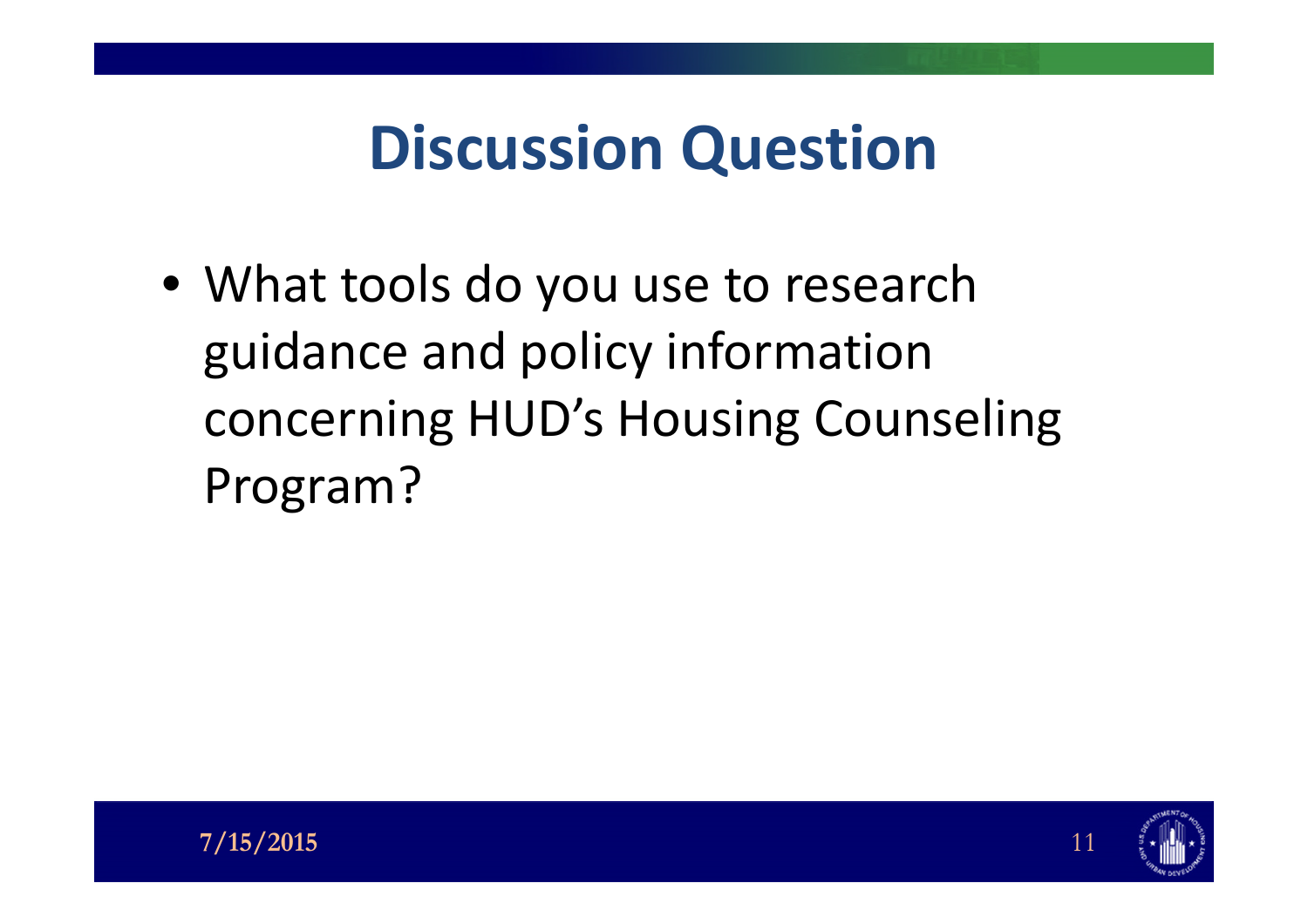## **Discussion Question**

- Who uses the handbook in their office?
- Is it discussed during staff meetings or trainings?
- Do you review handbook prior to a performance review?

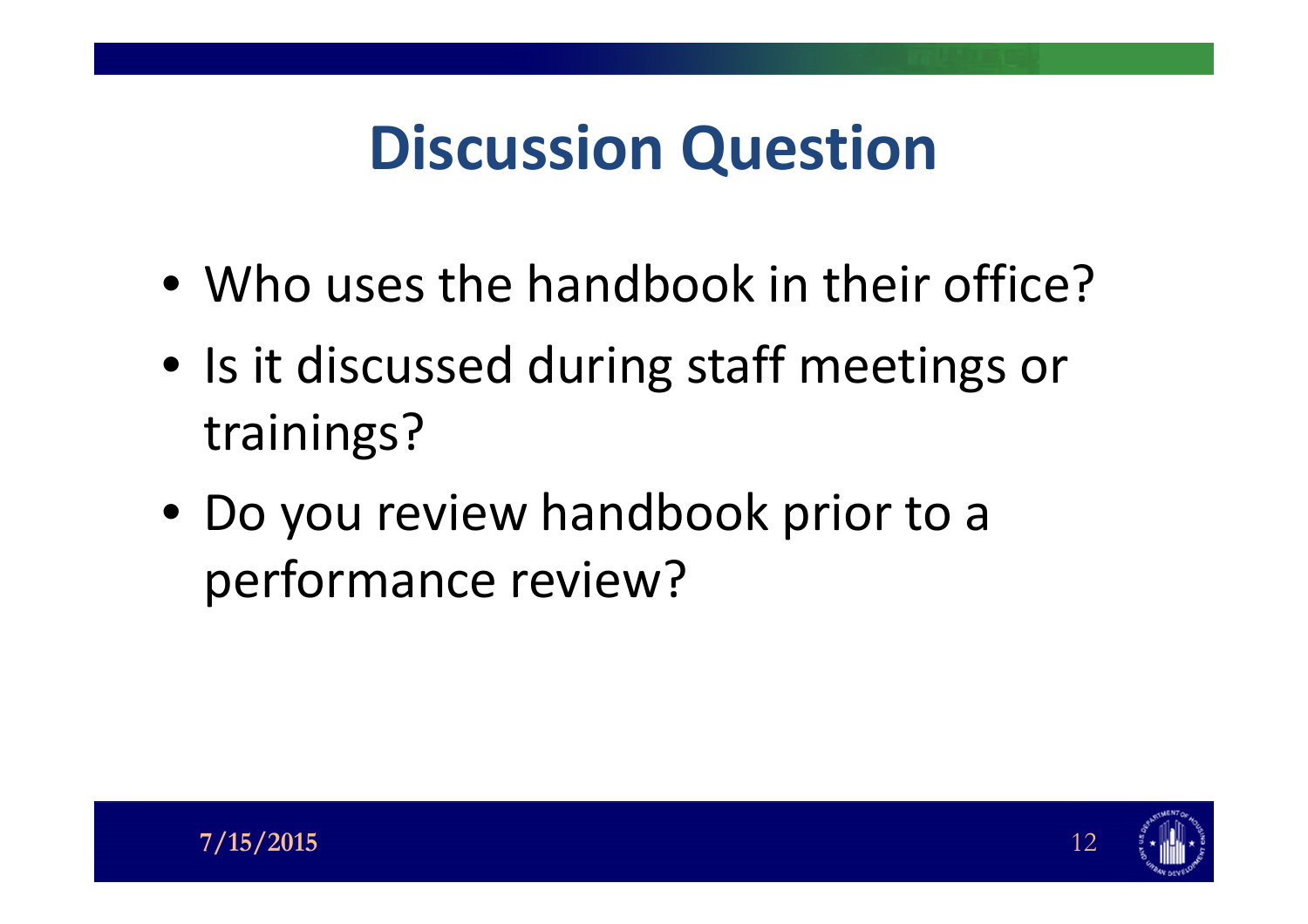

# **Robin Penick**

### Housing Program Specialist Office of Outreach and Capacity Building

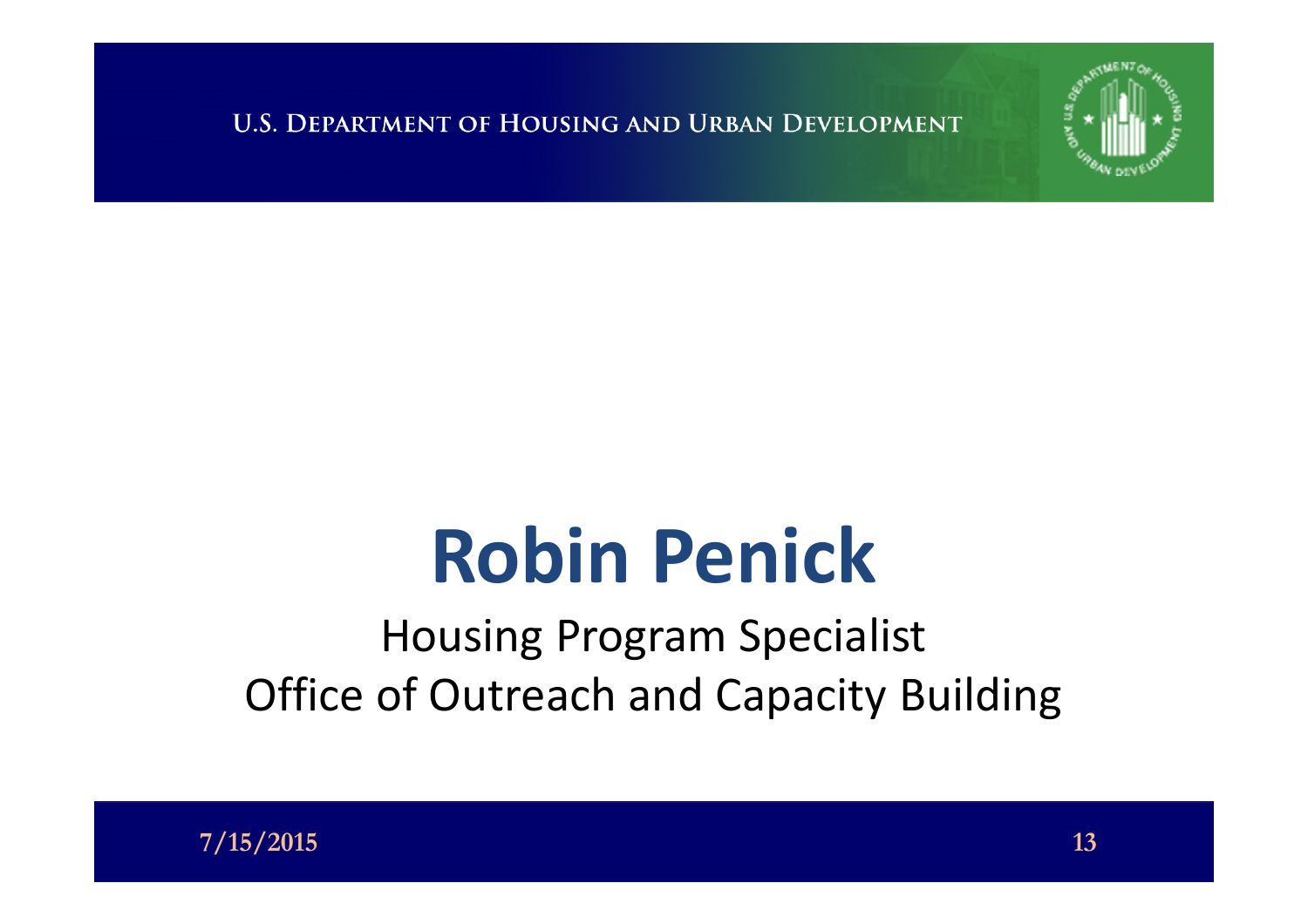## **Polling Question**

*Polling Question #3*

*Approximately how many times during the last six months have you reviewed HUD's Housing Counseling Program Handbook?*

#### **Check all that apply:**

A. I have not accessed the handbook recently

- B. I access it regularly
- C. I ask my HUD Point Of Contact for guidance instead
- D. I don't know how to locate the handbook on-line

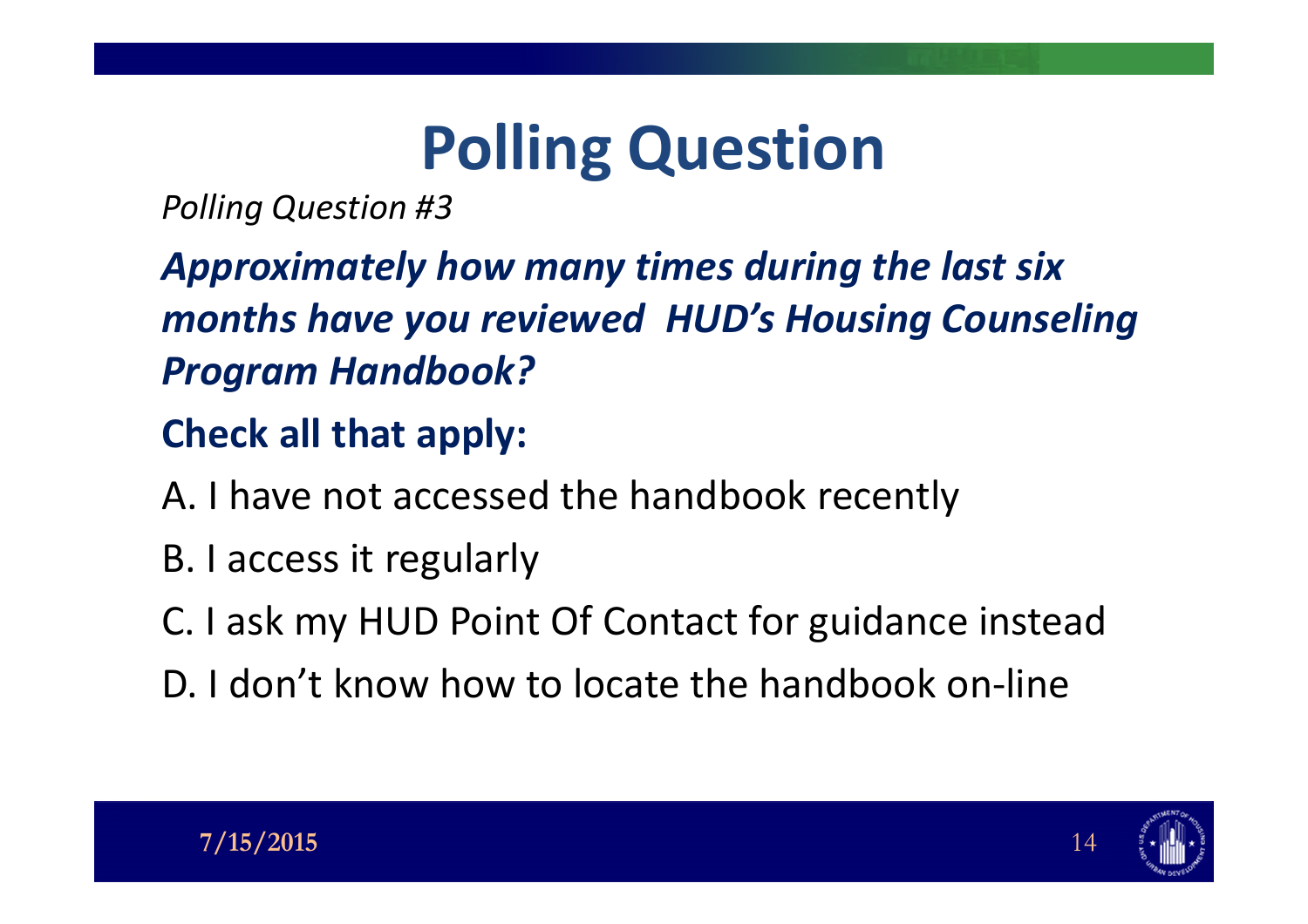## **Discussion Question**

- Is the handbook helpful to you on a daily basis?
- Are you able to find the information you seek easily?
- In general how can we make the handbook more user friendly?
- Wish list items?



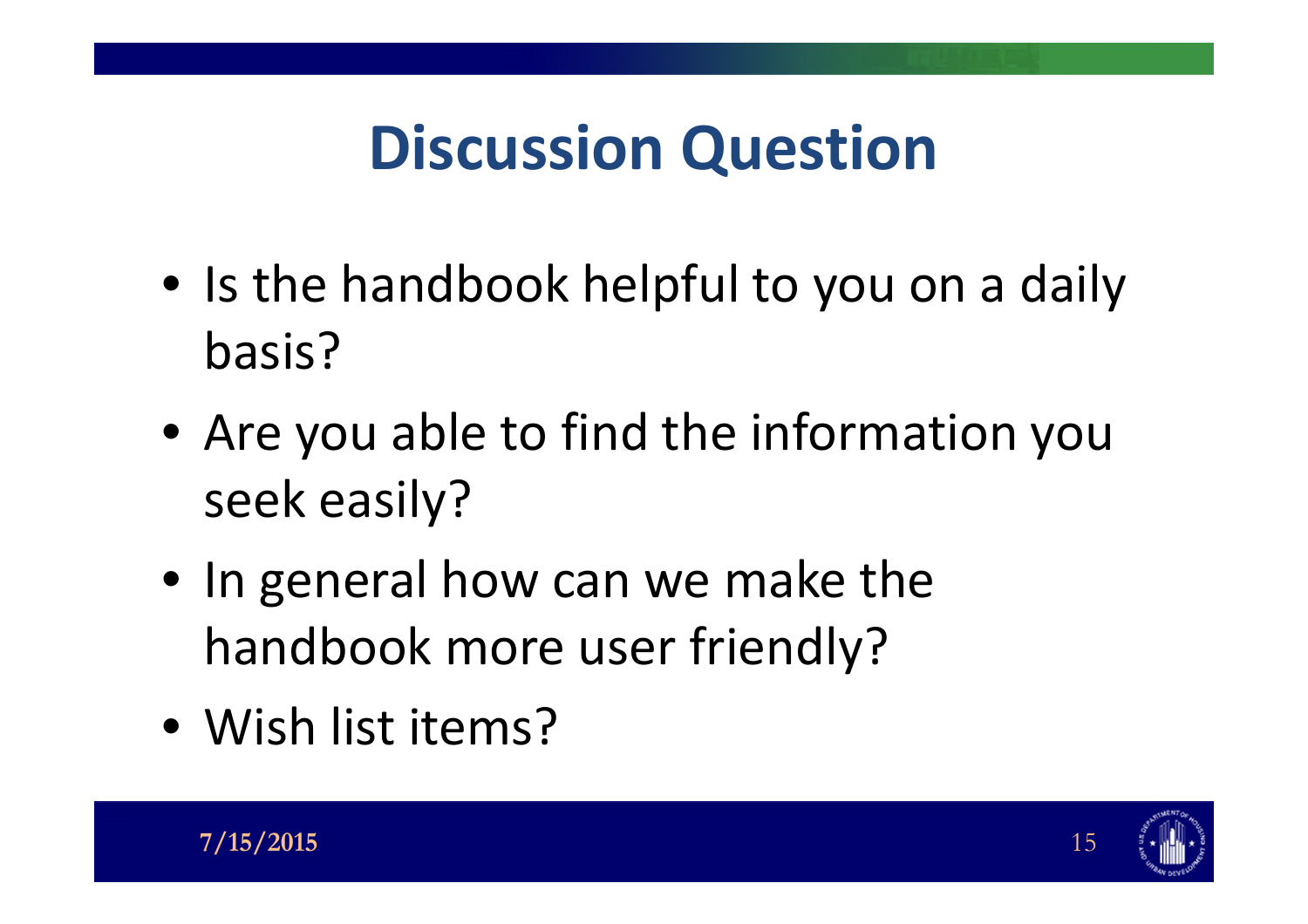

# **Connie Y. Barton**

Housing Program Specialist Office of Policy and Grant Administration

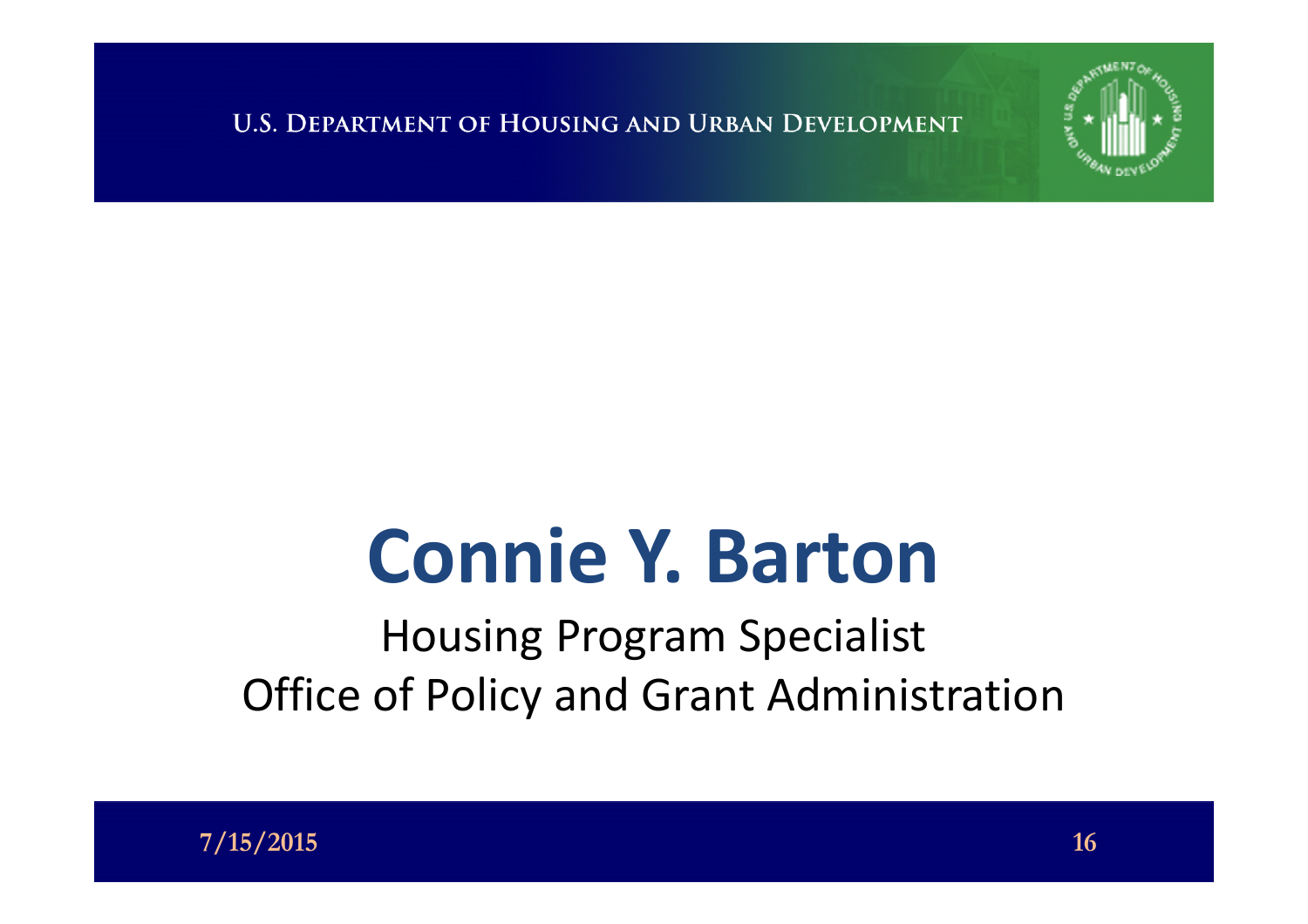## **Handbook Chapters**

- Chapter 1-General information
- Chapter 2-Obtaining approval
- Chapter 3-Delivery of Housing Counseling Services
- Chapter 4-Reverse Mortgage
- Chapter 5-Record Keeping and Reporting
- Chapter 6-Performance Criteria and Monitoring
- Chapter 7-Funding
- Chapter 8-Appeals
- Appendices-(HUD office contact, handbooks, web addresses, HECM protocol)



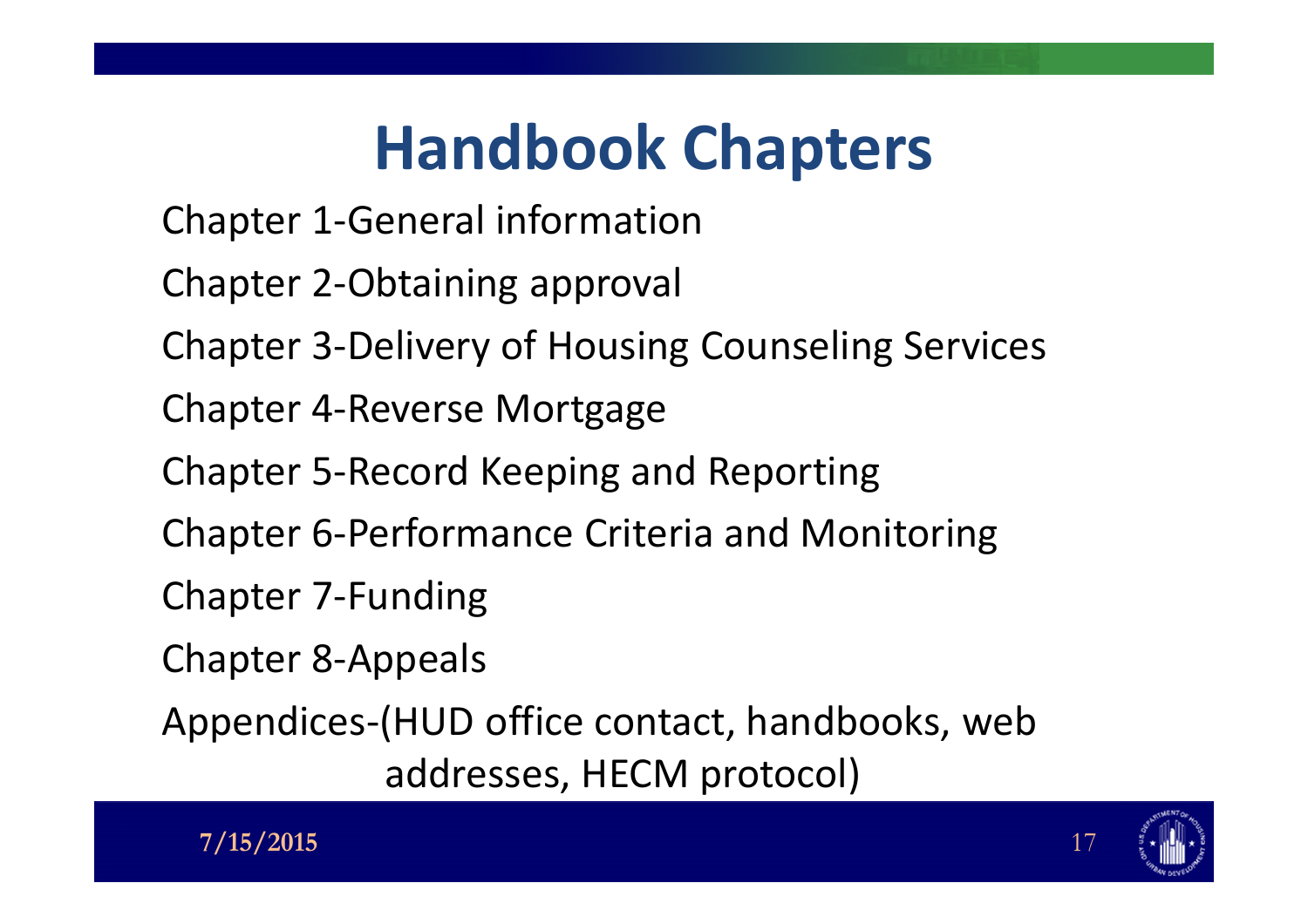## **Discussion Question**

- Would an index be helpful?
- What are some terms or search words that would be useful for us to include?
- Do you use the handbook online, hardcopy, or pdf version.

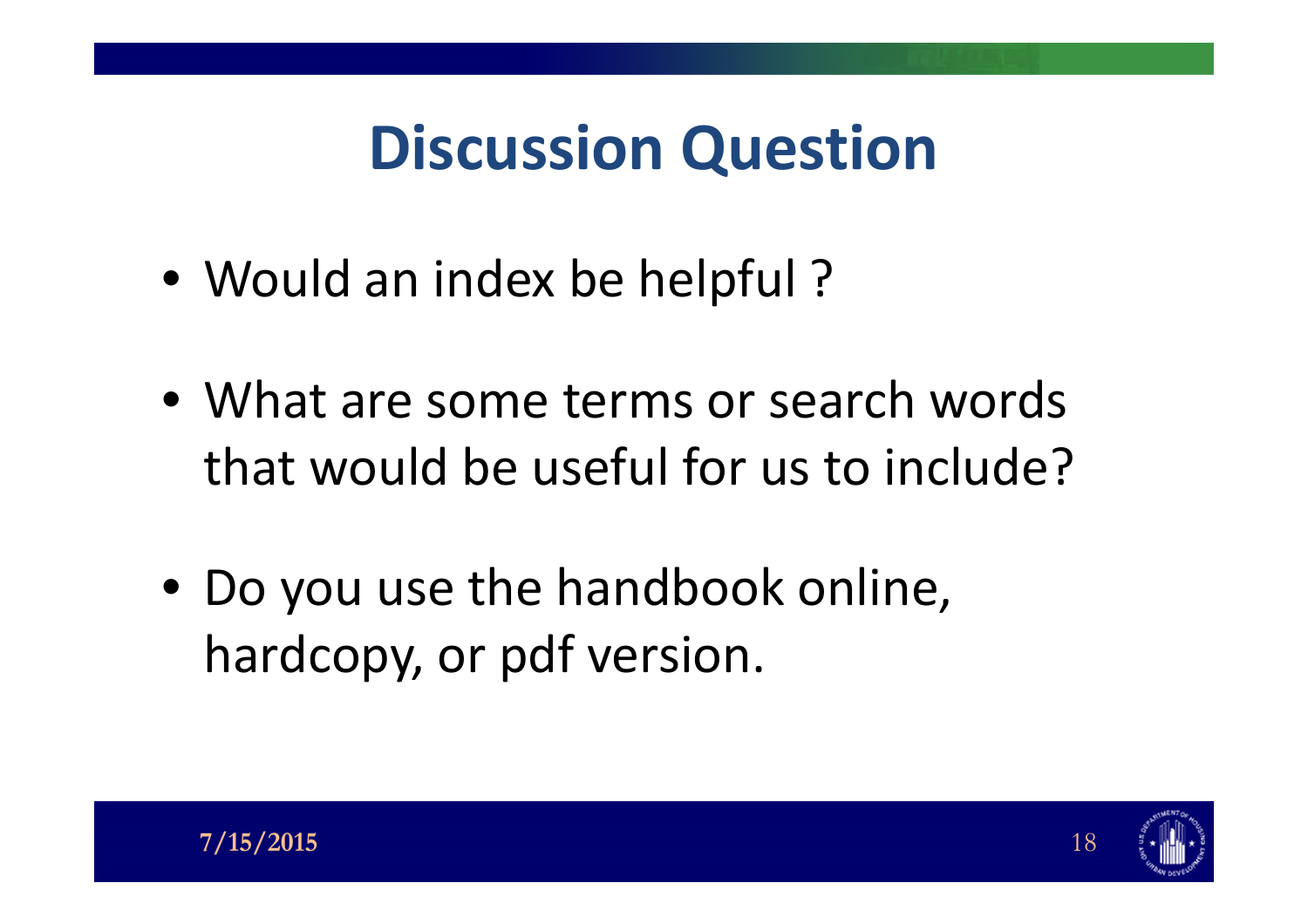### **Handbook Quiz**

*Quiz Question #1*

*Can you determine where to look for a topic based on current chapter titles?*

A. Yes

B. No



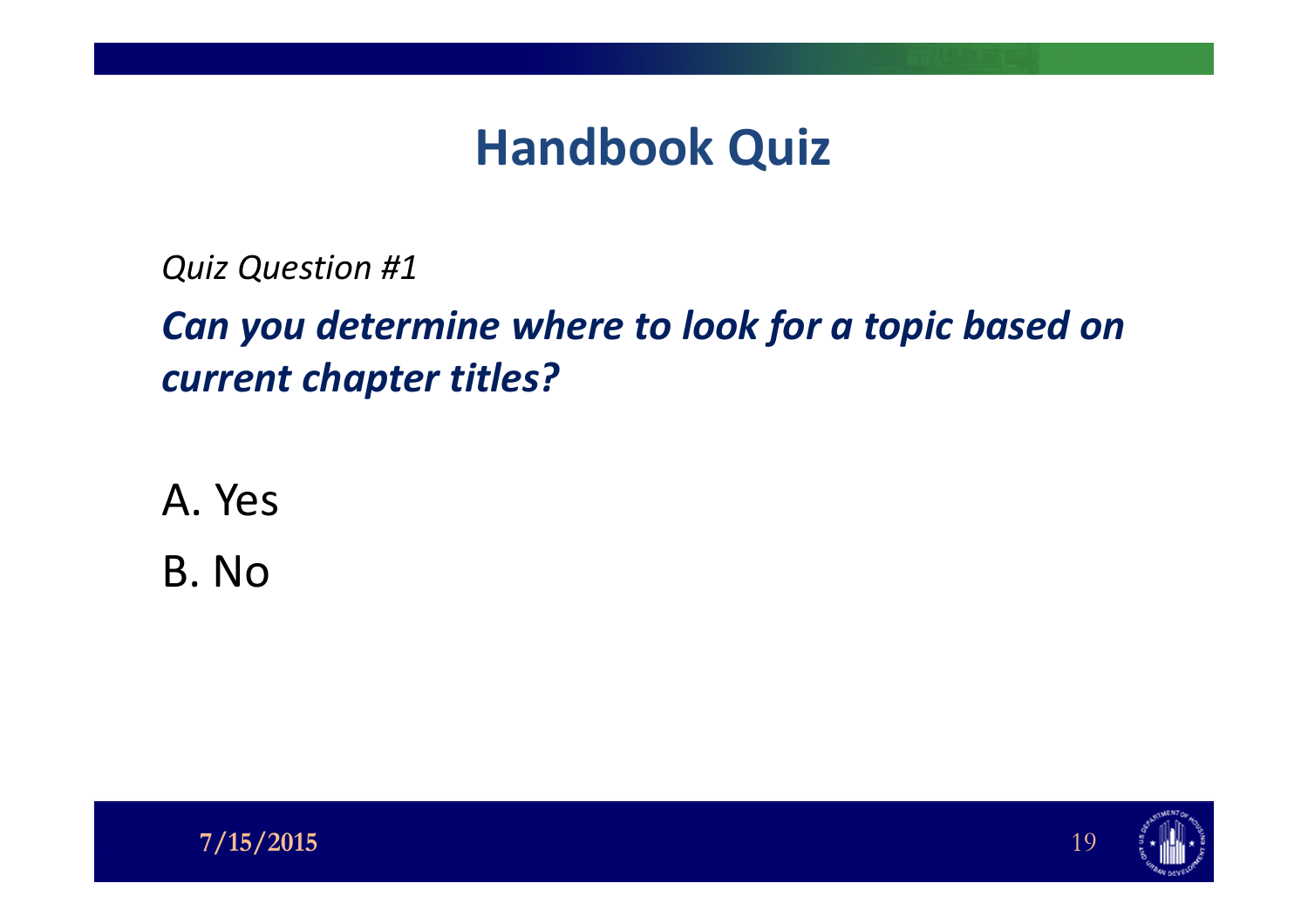### **Handbook Quiz**

*Quiz Question #2*

*In which chapter would you find information on recordkeeping requirements for group education?*

- A. Chapter 2
- B. Chapter 3
- C. Chapter 4
- D. Chapter 5



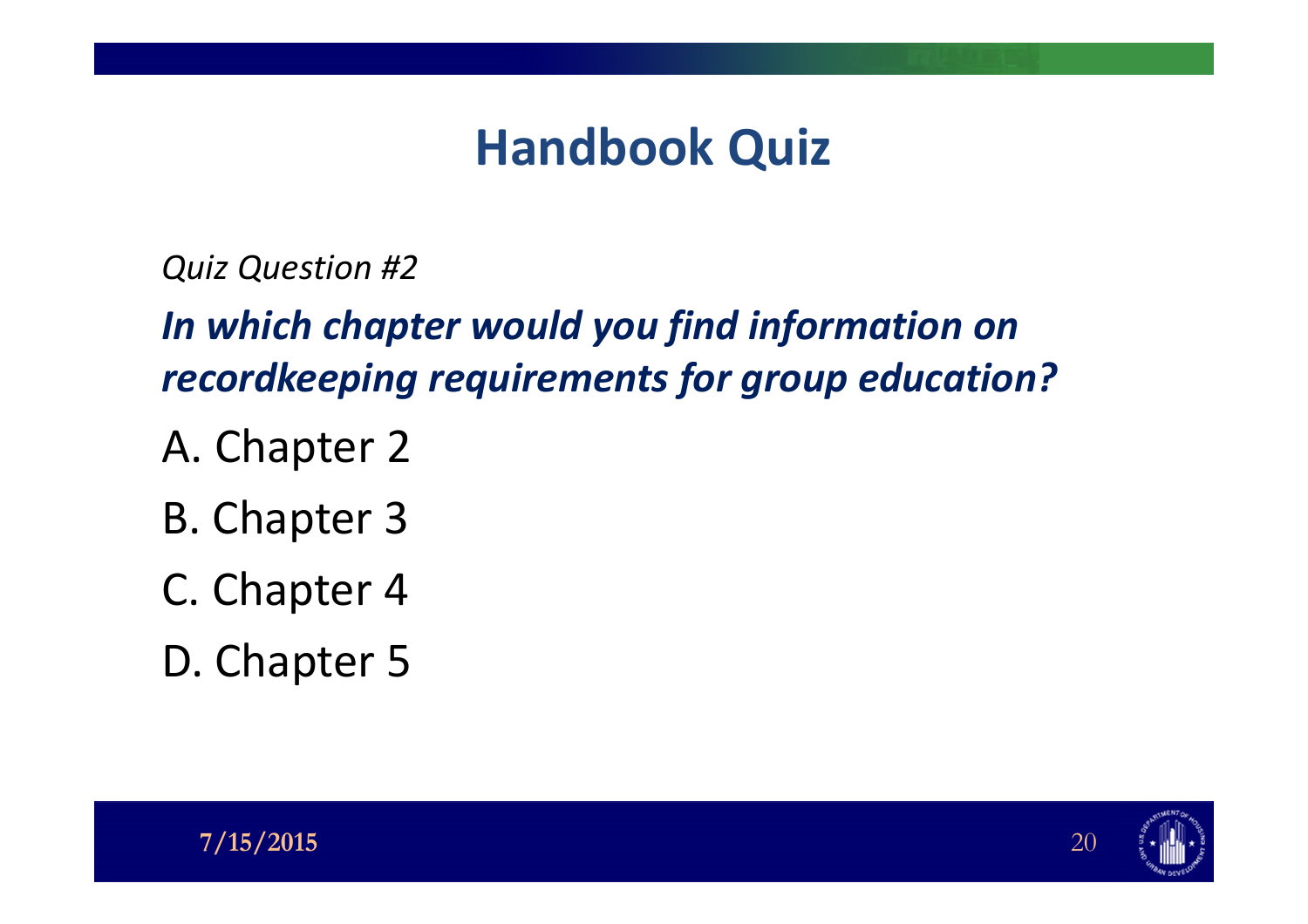### **Polling Question**

*Polling Question #4*

#### *Have you provided feedback for the Single Family Mortgage Credit handbook revisions?*

- A. Yes
- B. No

C. Not familiar with those program revisions

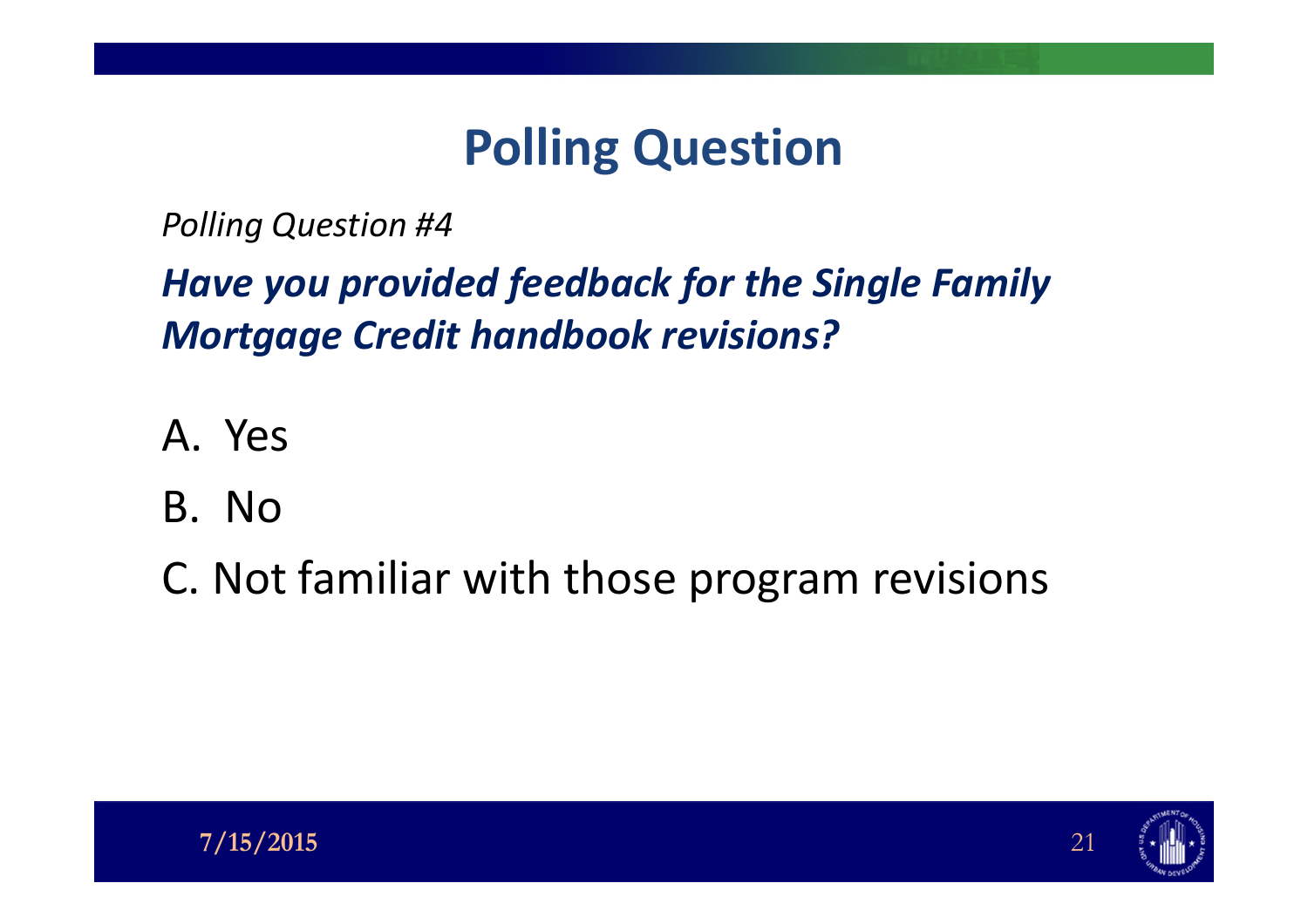## **Concluding Stakeholder Remarks**

• What additional suggestions or comments do you have that could further improve the handbook revision?

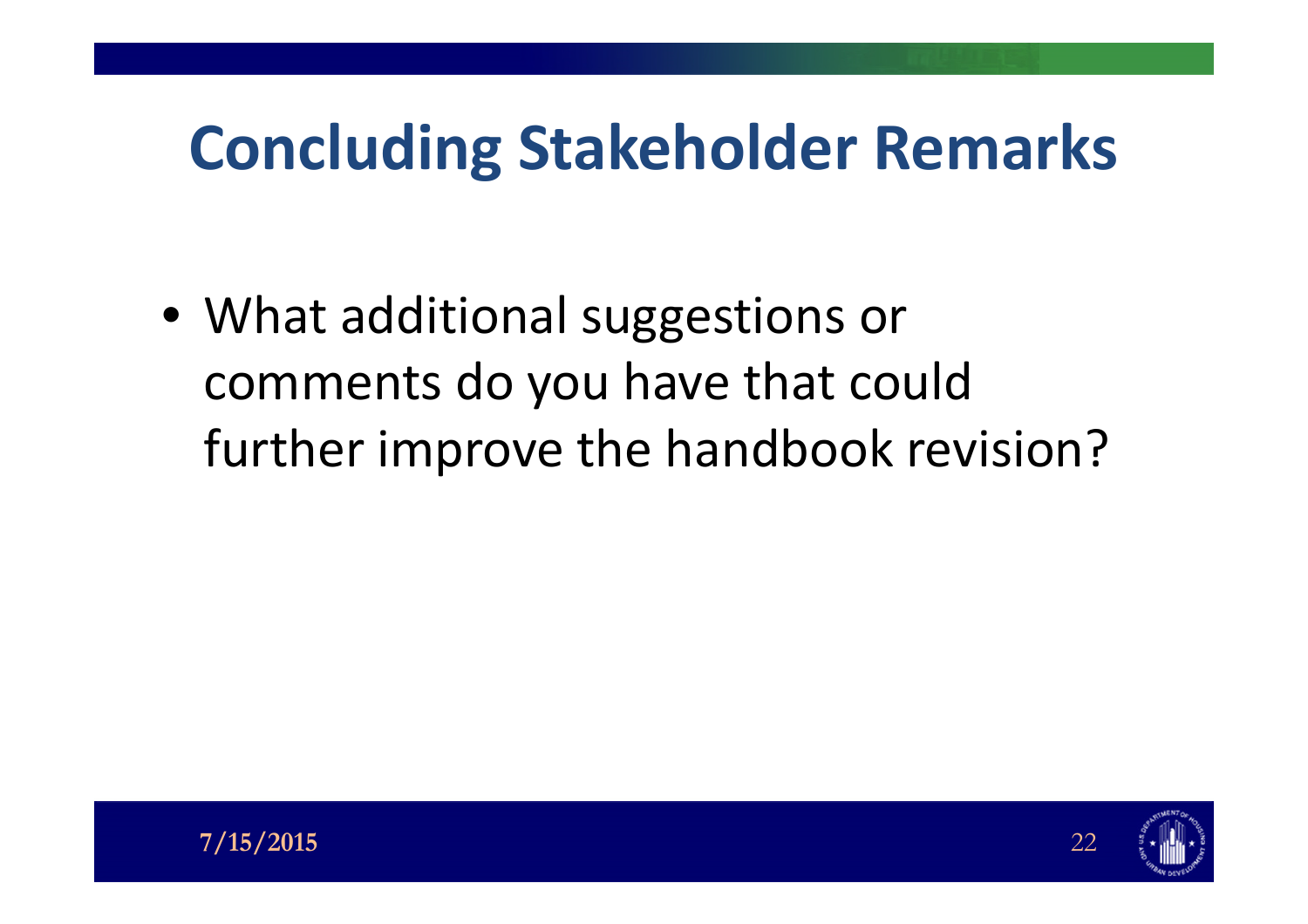

## **Concluding Remarks**

## **Lorraine Griscavage-Frisbee**

Deputy Director Office of Capacity Building and Outreach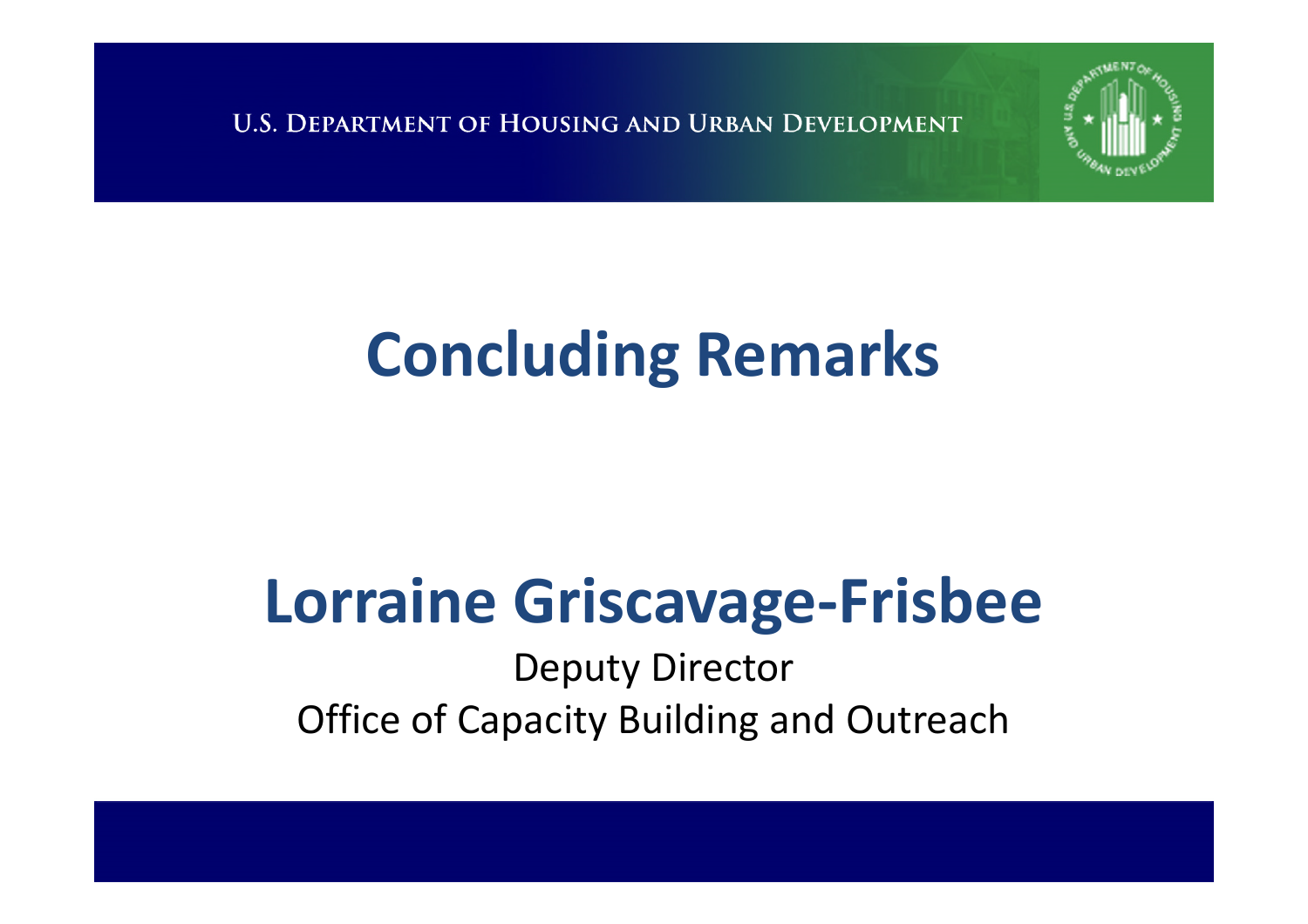## **Closing Discussion**

- Any comments about today's topics or any other topics?
- Evaluation Survey
	- Survey will launch after the webinar
	- Attendees will receive follow up email with survey link